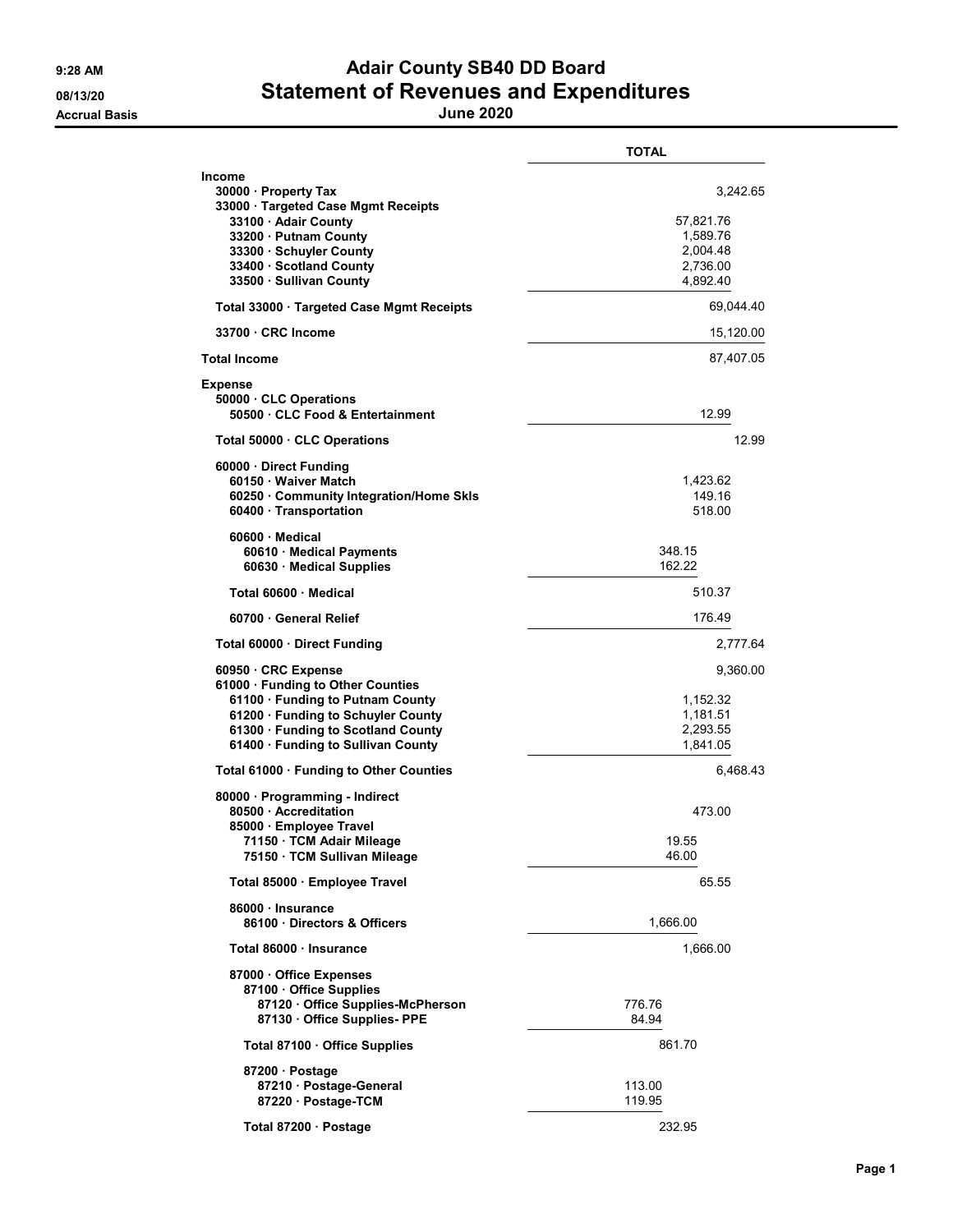## 9:28 AM **Adair County SB40 DD Board** 08/13/20 Statement of Revenues and Expenditures

Accrual Basis June 2020

|                                                                                                                                                                                                                                                                             | <b>TOTAL</b>                                                                                    |
|-----------------------------------------------------------------------------------------------------------------------------------------------------------------------------------------------------------------------------------------------------------------------------|-------------------------------------------------------------------------------------------------|
| 87400 Copier<br>87420 Copier-McPherson                                                                                                                                                                                                                                      | 266.64                                                                                          |
| Total 87400 · Copier                                                                                                                                                                                                                                                        | 266.64                                                                                          |
| 87700 Building Maintenance<br>87710 Janitorial                                                                                                                                                                                                                              |                                                                                                 |
| 87711 Janitorial-Country Club<br>87712 Janitorial-McPherson                                                                                                                                                                                                                 | 289.00<br>656.03                                                                                |
| Total 87710 · Janitorial                                                                                                                                                                                                                                                    | 945.03                                                                                          |
| 87720 Lawn Care<br>87721 Lawn Care-Country Club<br>87722 Lawn Care-McPherson                                                                                                                                                                                                | 250.00<br>105.00                                                                                |
| Total 87720 · Lawn Care                                                                                                                                                                                                                                                     | 355.00                                                                                          |
| Total 87700 · Building Maintenance                                                                                                                                                                                                                                          | 1,300.03                                                                                        |
| 87800 · Software & Technology<br>87830 · Soft & Tech- Managed IT                                                                                                                                                                                                            | 6,644.00                                                                                        |
| Total 87800 · Software & Technology                                                                                                                                                                                                                                         | 6,644.00                                                                                        |
| 87900 · Representative Payee Expense                                                                                                                                                                                                                                        | 36.00                                                                                           |
| Total 87000 · Office Expenses                                                                                                                                                                                                                                               | 9,341.32                                                                                        |
| 87500 · Personnel<br>51000 CLC Personnel                                                                                                                                                                                                                                    | 5,714.93                                                                                        |
| 51100 · CLC Center Salary Expense<br>Total 51000 · CLC Personnel                                                                                                                                                                                                            | 5,714.93                                                                                        |
| 66000 · Payroll Expenses<br>66500 · Salary Sick<br>66600 FCCRA Leave<br>66700 · Salary Vacation<br>66000 · Payroll Expenses - Other                                                                                                                                         | 2,312.17<br>240.97<br>3,342.50<br>5,832.98                                                      |
| Total 66000 · Payroll Expenses                                                                                                                                                                                                                                              | 11,728.62                                                                                       |
| 70300 · TCM Admin Salary<br>71110 · TCM Adair Salary Expense<br>72110 · TCM Putnam Salary Expense<br>73110 · TCM Schuyler Salary Expense<br>74110 · TCM Scotland Salary Expense<br>75110 TCM Sullivan Salary Expense<br>87510 · Salary Expense<br>87540 · Employee Benefits | 7,161.50<br>26,557.70<br>1,669.91<br>3,239.03<br>1,512.14<br>3,499.30<br>17,146.97<br>23,012.25 |
| Total 87500 · Personnel                                                                                                                                                                                                                                                     | 101,242.35                                                                                      |
| 88500 Training                                                                                                                                                                                                                                                              | 252.00                                                                                          |
| 89000 Utilities<br>89100 · Electricity<br>89110 · Electricity-Country Club<br>89130 · Electricity-314 E McPherson                                                                                                                                                           | 82.76<br>190.70                                                                                 |
| Total 89100 · Electricity                                                                                                                                                                                                                                                   | 273.46                                                                                          |
| 89200 Gas<br>89210 Gas-Country Club<br>89220 Gas-McPherson                                                                                                                                                                                                                  | 70.13<br>67.24                                                                                  |
| Total 89200 · Gas                                                                                                                                                                                                                                                           | 137.37                                                                                          |